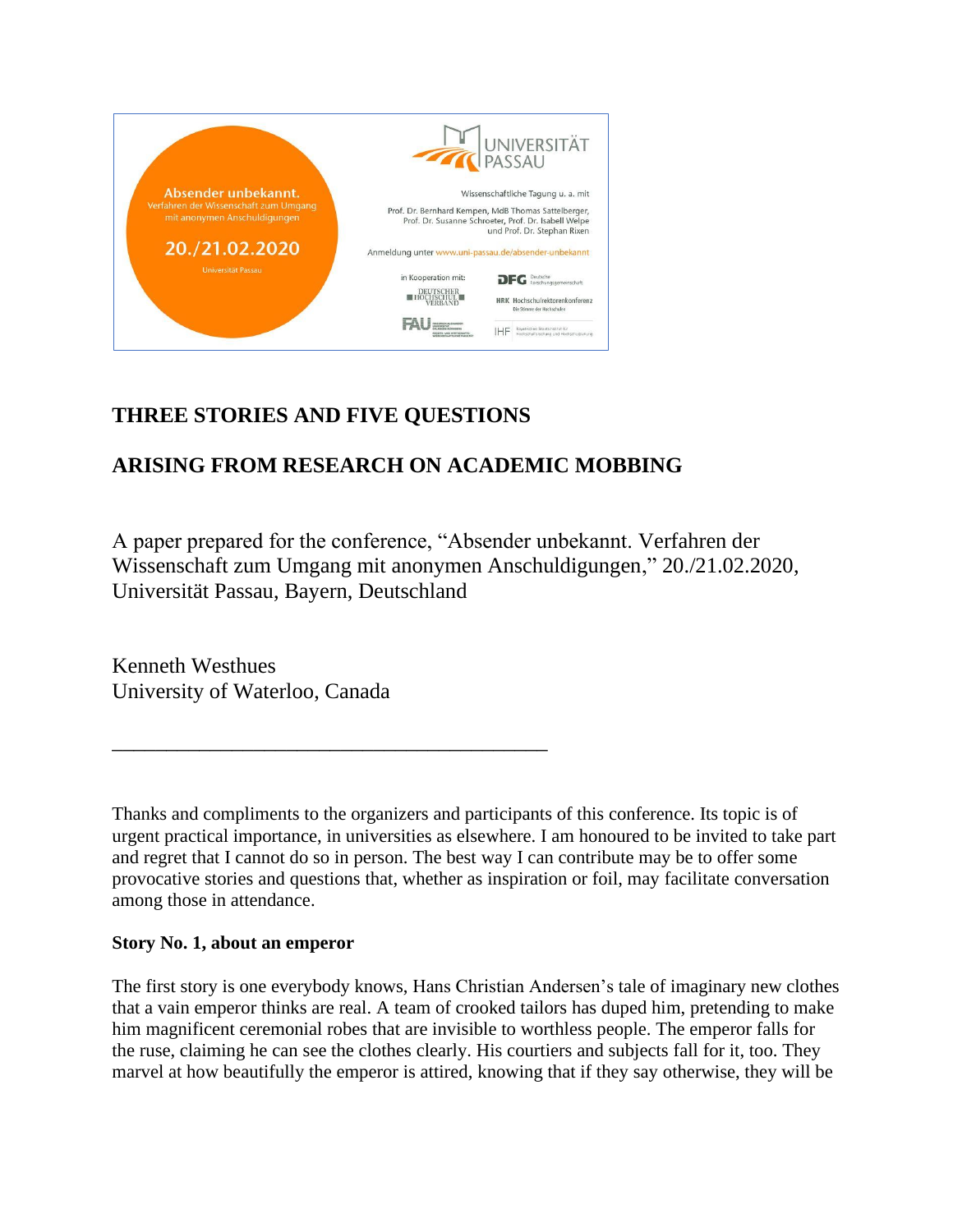thought worthless. All except one small child who believes his own eyes instead of the tailors' illusion and who blurts out simply, "The emperor is not wearing any clothes."

Imagine the story with a different punch line: that a magistrate receives an anonymous tip that the emperor is parading naked through the streets, and therefore, in accordance with Policy 11, orders an investigation by an expert in men's fashion.

Such an ending would spoil the story. If the child kept his identity secret, he would be a political player like everybody else. What makes the child a hero is not just that he sees the empirical truth, but that he speaks that truth openly and honestly, without trying to hide from the consequences of his own actions.

Anonymous accusations form part of many, probably more than half, of the hundreds of cases of academic mobbing I have studied over the past twenty years. In addition, I have often had to deal personally with anonymous accusations in a workplace for which I have been responsible, as teacher, professor, academic administrator, or member of a governing board.

From these varied experiences I conclude that an anonymous accusation rarely makes a good story. It is never the whole truth, but at most a partial truth: asserting one thing, some kind of wrongdoing, while concealing a closely related thing, namely the accuser's identity. The protagonist of Andersen's story was not asserting and concealing at once. The child was transparent and uncontrived, throwing caution to the wind, without artifice, subterfuge or gameplaying – human action at its best. That is why the story is a classic in Western civilization.

### **Story No. 2, about politics in Niagara Region, Ontario**

Now a true story from Canada's Niagara peninsula, where I live, a regional municipality of half a million residents. In 2015, a retired military officer named Ed Smith got involved in trying to save a 200-hectare wetland near Niagara Falls from being developed into hotels, businesses and condo towers. The next year, on his own initiative as a private citizen, he authored a long report alleging deceit and underhandedness by public officials charged with protecting the natural environment. His report was not anonymous. He took personal responsibility for what he said.

In response, the Niagara Peninsula Conservation Authority and its Chief Administrative Officer filed suit against Smith for defamation. They gave him what is called a SLAPP, "Strategic Lawsuit against Public Participation." The claims against Smith totalled close to  $\epsilon$ 2.5 million.

In 2017, the court threw out the defamation suits, awarded costs to Smith, and wrote a strong defense of a citizen's right to criticize public authority. In 2018, most members of the governing board of the Niagara Peninsula Conservation Authority, indeed most members of the regional government, were voted out of office, and the top-ranking bureaucrats were fired. In 2019, an investigation by the Ontario Government corroborated most of Smith's accusations. He himself was appointed to the board of the Niagara Peninsula Conservation Authority. The regional government publicly thanked him for his outspokenness and activism.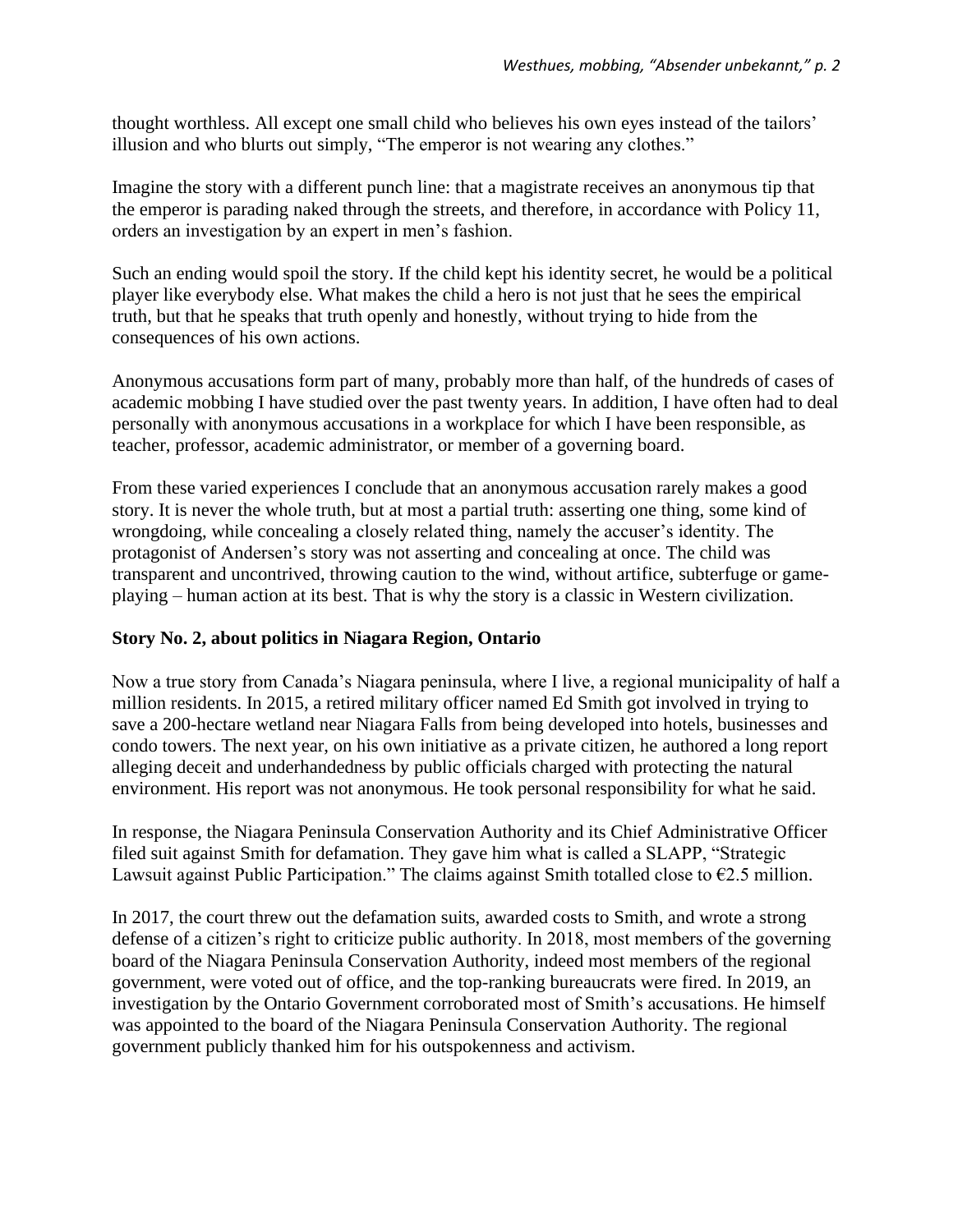Ed Smith was not alone in his campaign for political change in Niagara. Besides his signed accusations, there were anonymous ones, some true, others false. Smith, however, has deservedly become the main local hero. Like the child in Hans Christian Andersen's story, Smith stuck his neck out and honestly spoke his mind. Thereby he turned Niagara politics right side up.

His story gives us more hope than the one about the emperor's clothes. Andersen wrote that even after the crowd of onlookers, freed from their stupor by the outspoken child, were crying out, "He has nothing on at all," the emperor continued the procession, his servants carefully holding the long train of his imaginary robes. In real-life Niagara, the little emperors lost their jobs.

#### **Story No. 3: about a school principal**

The third story is also true, the best story I know about what an official should do with accusations he or she receives. To understand this story, you have to know that we have two public, tax-supported school systems in Ontario, one for Catholics and one for everybody else. Schools outside these two systems are allowed, but they receive no tax support and are financed entirely by tuition fees and donations.

In 1967, a plucky group of parents in the city of Waterloo established a private elementary school: secular, French-English bilingual, Grades K to 8, enrollment about 200. Against all odds, the school has endured and thrived for fifty years, the most recent thirty of them with the same man as principal, a motorcycle-riding Frenchman.

As a member and then president of the board of directors for many years, I had a chance to see at first hand how the principal kept the school afloat and made it a success. He did it by keeping his attention fixed on the school's purpose: teaching children to read and write and count and think in English and in French. He was singleminded, a zealot for learning.

As you can imagine, his daily life was a never-ending series of complaints, accusations, and demands by helicopter parents for whom no school could possibly be good enough for their little darlings. How did the principal respond? Generally, by diverting his eyes and ears from gripes and grievances, meanwhile steering conversation back to the school's essential purpose.

At our monthly board meetings, we did not sit around a conference table in chairs designed for important people. We sat in a classroom, in a circle of uncomfortably small school desks.

Board members often arrived eager for punishment of some teacher or child, but the meeting would begin with the principal's report, which radiated such joy in children's climb up the learning curve, and which usually went on so long, that by the end of it everybody was reassured and eager to go home.

One day, on the other hand, the principal heard whispers that a boy had brought a handgun to school, intending to sell it to another boy. The principal found the gun and with no hesitation at all he telephoned the police and expelled the boy.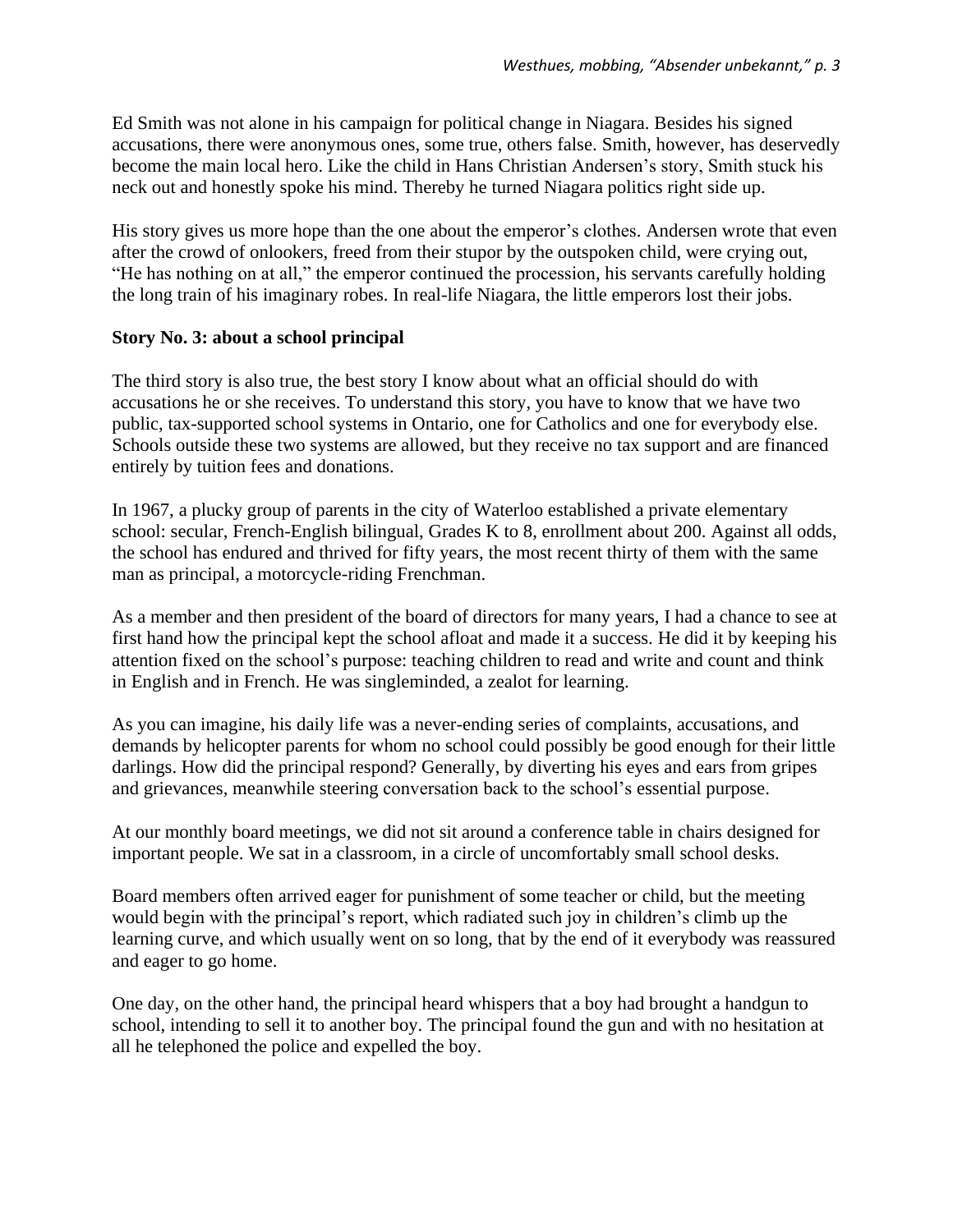No policy or procedure in an educational institution can substitute for good judgment and a sound sense of priorities among administrators. Mediating and adjudicating accusations will consume all of everybody's time and and good work will be lost to internal bickering unless administrators keep their eyes on the ball, their sights on basic goals: teaching children in the case of an elementary school, preserving and advancing knowledge in the case of a university.

Several venerable British schools have as their motto, "Doce, disce, aut discede." Teach, learn, or leave. No school has for its motto, "Accuse" – even though accusation, like punishment, may sometimes be necessary. Recall that the principal took punitive action when the boy brought a gun to school. But that was exceptional.

The lesson of this story for a conference on anonymous accusations is what Goethe advised and Nietzsche repeated: "Distrust all those in whom the impulse to punish is powerful." Judging the truth or falsity of ideas is at the core of what a university is about. Judging the guilt or innocence of individuals is out on the periphery.

#### **Anonymous accusations and power**

In different ways, these three stories point to this paper's overall thesis, that in universities as elsewhere, accusations generally do little good, and anonymous accusations even less. They turn attention inward instead of outward, toward achieving goals. What has been called a ["culture of](http://scott.london/reviews/hughes.html)  [complaint"](http://scott.london/reviews/hughes.html) undermines and weakens academic life.

The effect of anonymity on an accusation is to shift the balance of power among those involved.

The power of the accuser is increased. He or she takes no risk. However false, malicious, or scurrilous the accusation may be, the accuser suffers no penalty.

The power of the accused is reduced. He or she is deprived of one of the most basic means of defense, namely challenging the accuser's credibility.

The big winner is the administrator who receives the anonymous complaint – a university's president, dean, department chair, or functionary appointed to handle some class of accusations like sexual harassment, bullying, or research misconduct. Whether or not to investigate the complaint, what form the investigation should take, whether or not to place restrictions on the accused person while the investigation is underway, when and how fully to inform the accused person, when if at all to make the complaint public – these decisions, even if bounded by policies, amount to power. Exercising that power entails risk, but it is still power, enough to destroy the career of the accused – or, should it backfire, an administrator's own career.

Academics in Germany need no reminder that encouragement of anonymous denunciations, receptiveness to them, is a hallmark of authoritarian governance. During the Nazi dictatorship, the SS and Gestapo welcomed tip-offs about dissidents. One of the enduring memories of my visit to Cuba years ago is the large, government-sponsored billboards urging Cubans to report suspected enemies of the revolution.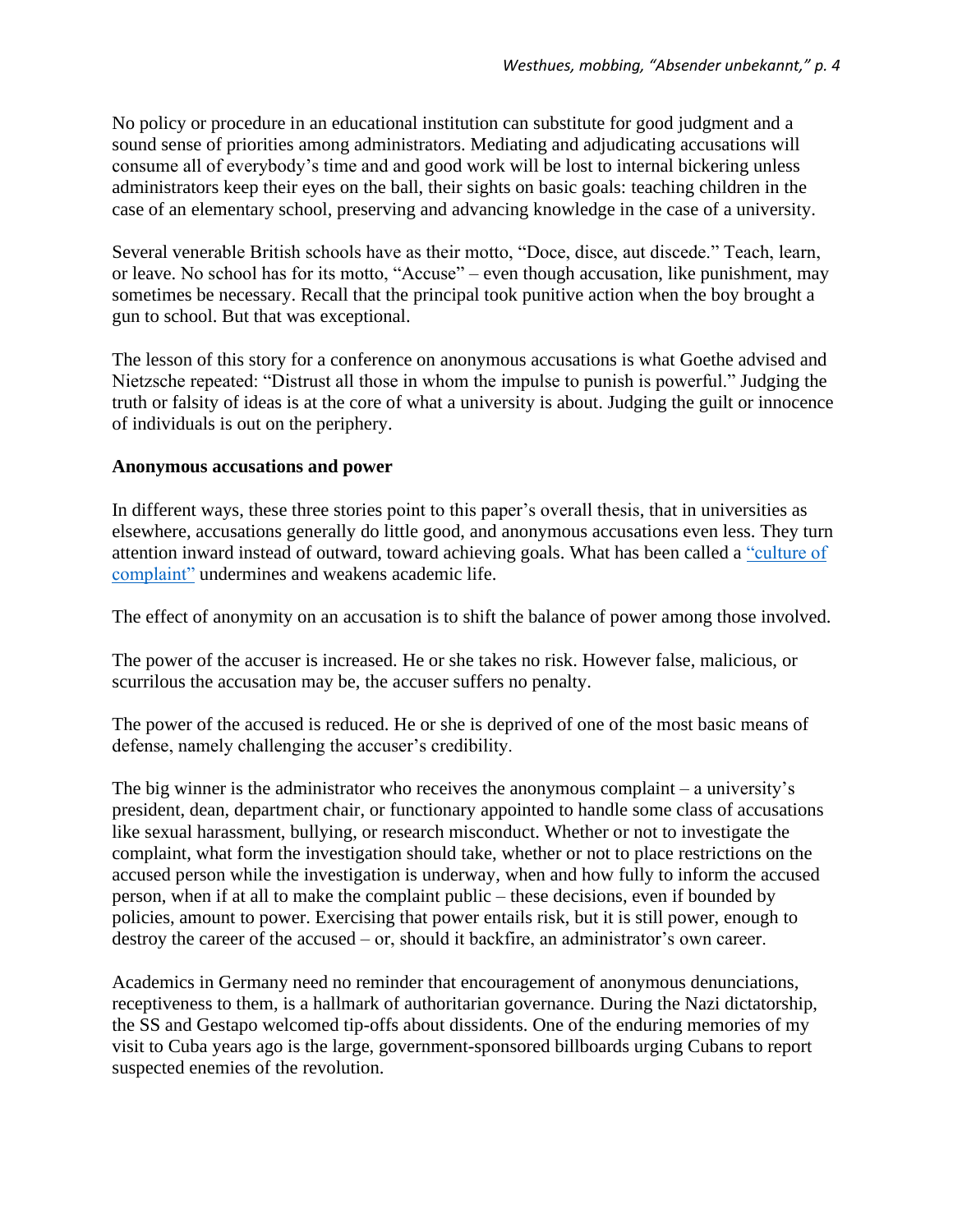Benjamin Ginsberg's *[The Fall of the Faculty: the Rise of the All-Administrative University](https://www.insidehighered.com/news/2011/07/14/fall-faculty)* (2011) and Alan Kors and Harvey Silverglate's *[The Shadow University](https://www.thefire.org/the-shadow-university-celebrates-its-ten-year-anniversary/)* (1998) are just two of the books that document the growing power of academic administrations *vis-à-vis* the professoriate. Administrative advocacy of anonymous accusation is one way to advance this stultifying trend away from free inquiry and tolerance of difference. One must be wary of any administrator or professor who, perhaps out of real but misguided sympathy for the oppressed, encourages anonymous reports of alleged wrongdoing.

More than enough such reports will land on administrators' desks without their being invited. Each one must be studied carefully in light of the university's purposes. Maybe action is required, maybe not. The recipient should keep in mind what the accuser asks: that the recipient carry a hot potato (*heißes Eisen*) that the sender will not carry himself or herself. There is a contradiction between hiding one's own identity and accusing another of having something to hide.

## **Five questions**

In the final part of this brief paper meant to stimulate productive conversation, I list questions that this conference may help answer. These questions arise regularly in research on academic mobbing. I submit for discussion the best answers I have found in my studies in this field.

### **1. Under what conditions should an academic administrator act on an anonymous accusation?**

Every accusation is different, every situation unique. Nonetheless, guidelines can be formulated that reduce the risk of harm:

- If the probability of damage to a university's purposes appears to be higher by taking action than by doing nothing, then the accusation is best ignored until somebody puts his or her name on it – an assessment analogous to Type 1 vs. Type 2 error.
- If the accusation is vague ("disrespects and talks down to students"), it deserves less attention than if it is specific ("was obviously drunk, slurring words and staggering, in three of the past six meetings of our class").
- An accusation has more credibility if it is accompanied by supporting evidence (for example, a photocopy of pages of a book allegedly plagiarized from somebody else's book). If the evidence is clear and compelling, whether the accusation is signed or unsigned makes little difference.
- To the extent the anonymous accuser offers a plausible explanation for the anonymity (for example, that the accused has threatened physical violence to the accuser if he or she makes a complaint), there is more reason to take the accusation seriously.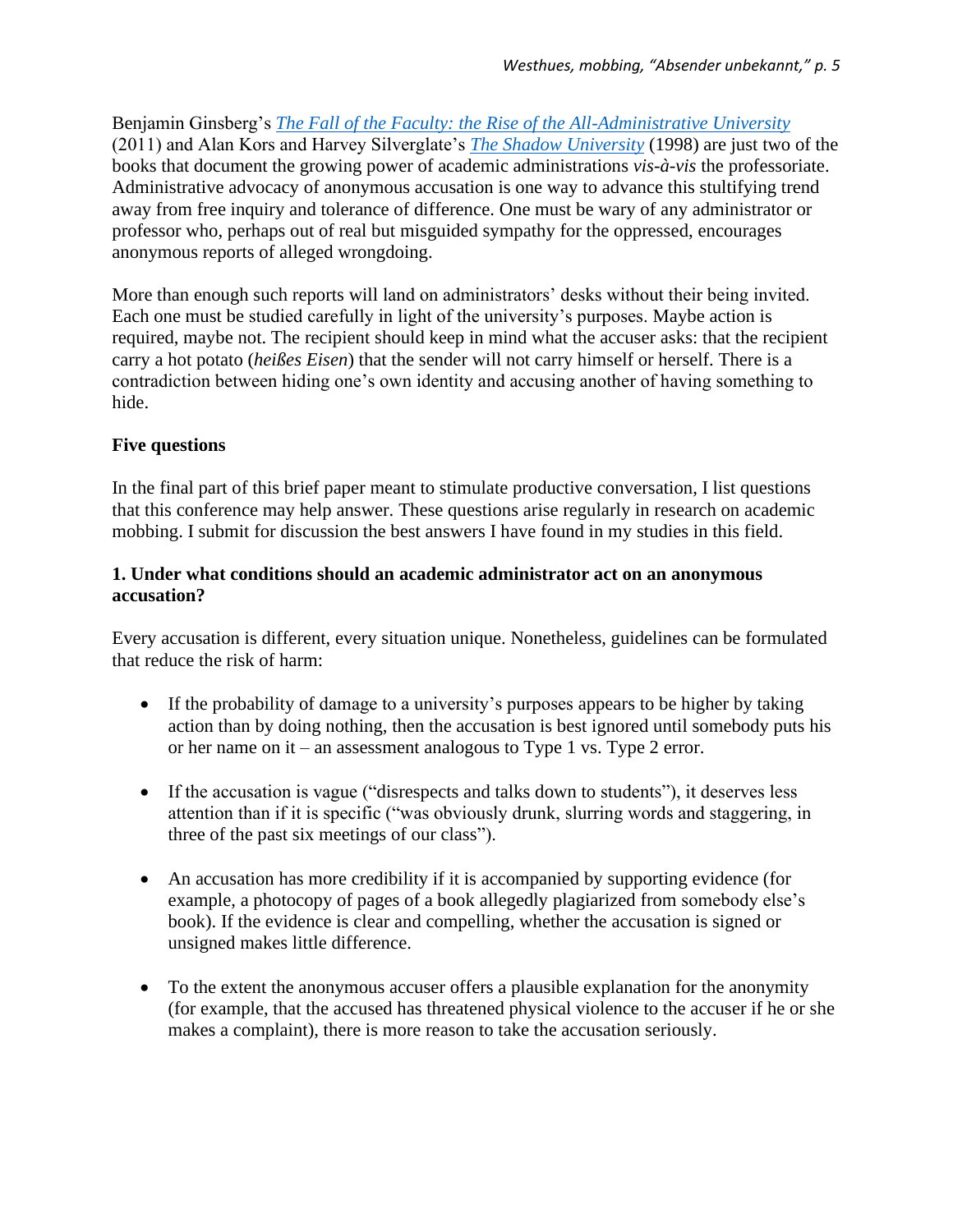• If the truth or falsity of an anonymous accusation could be determined only by the accuser's own testimony, evidence known only to him or her, if the recipient has nothing to go on but the accuser's word, the recipient should think twice before doing anything.

## **2. Who should handle an anonymous accusation?**

I mean this question at the level of policy, not individuals. In every university administration some people, regardless of position, have better judgment than others. In a number of mobbing cases I have studied, the departmental secretary, despite having little authority, solved difficult interpersonal problems with good sense, ability to tell right from wrong, courage, and imagination. Apart from personal considerations, however, the policy question is which positions in the administrative structure should have authority to deal with anonymous accusations.

My studies of mobbing and other forms of workplace conflict suggest the following:

- If the accusation is of a serious crime (battery, sexual assault, or property theft, for example), it should be turned over to the police – what the school principal did in Story No. 2 above. Academic administrators should not try to play cop. Campus tribunals are no place to adjudicate charges of criminality.
- Accusations, anonymous or signed, are generally best handled by administrators with line authority – president, vice-president, dean, department chair – because they are more likely to have a broader perspective from which to handle the accusations sensibly. Offices, whether individuals or committees, specially appointed to deal with accusations of bullying, sexual harassment, or research misconduct tend to encourage zealotry and do more harm than good. This is one lesson of [the case of Marcella Carollo](http://www.kwesthues.com/Carollo1906.html) at ETH Zurich. My own university, Waterloo in Canada, established a special tribunal called the "Ethics [Committee"](http://www.kwesthues.com/ethicscommittee.htm) in 1982, to handle accusations of unethical behaviour, but disbanded the tribunal in 1998, amidst public embarrassment, and returned that responsibility to administrators in the overall chain of command.
- Never should the recipient of an anonymous accusation handle it himself or herself, regardless of the position the recipient holds, if he or she has a close personal relation with the one accused. This rule is generally followed if the relation is positive: husband, wife, lover. It should be followed equally if the relation is negative: spurned lover, exlover, opponent in academic politics. Many mobbing cases can be traced to a false anonymous accusation received and acted upon by an administrator against a colleague who opposed the recipient's appointment to the administrative position.

#### **3. Do multiple accusations against the same person, as opposed to a single accusation, give added cause for investigation of and action against the accused?**

A multiplicity of complaints against a professor or student does not necessarily make the case against the accused more credible. If the accusations are unsigned, ten of them may be the work of a single accuser, or two or three.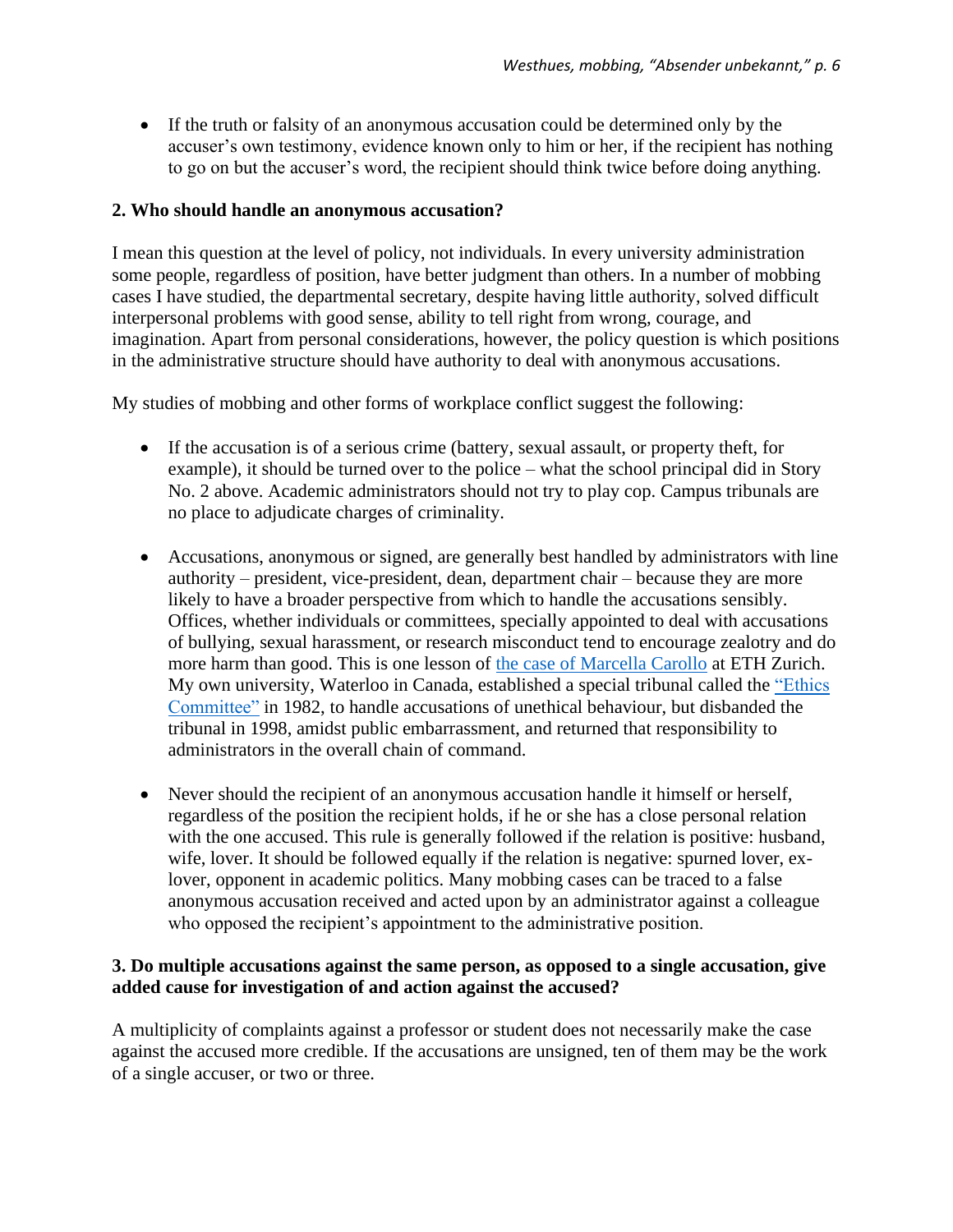In any case of multiple accusers, a key consideration is whether or not they know one another and have spoken to one another about the accused. Multiple accusations gain credibility if they are entirely independent, made by people unknown to one another. If the accusers know one another, this may well be a mobbing case. I have many examples in my files. A student shares a suspicion with fellow students, or a professor with colleagues. The suspicion is exaggerated and embellished as it is told and retold. It "hardens" through social contagion, until it becomes an accusation strongly affirmed by multiple accusers – even when scant evidence supports it.

## **4. Under what conditions, if any, should an anonymous accusation be made public, in advance of a court or quasi-judicial authority hearing the matter and reaching a decision?**

The presumption of innocence has been enshrined in Western jurisprudence at least since the Justinian Codes of the sixth century, but its force is much reduced in our time by social media and other forms of mass digital communication. If an accusation is made public and "goes viral," the accused can lose everything – reputation, position, career, health, friends, family, life itself – even if he or she is later found not guilty by a court, university, or professional body.

New terms have been coined to describe the public, collective debasement of people through the new information technologies, in effect a finding of guilt, long before any official verdict or even without any charge being formally laid: [cancel culture,](https://en.wikipedia.org/wiki/Call-out_culture) [internet vigilantism,](https://en.wikipedia.org/wiki/Internet_vigilantism) [online shaming,](https://en.wikipedia.org/wiki/Online_shaming) [virtual mobbing.](http://www.kwesthues.com/virtualmob140522.html)

Tom Flanagan's *[Persona Non Grata](http://www.kwesthues.com/Flanagan1406.html)* (2014), Jon Ronson's *[So You've Been Publicly Shamed](https://en.wikipedia.org/wiki/So_You%27ve_Been_Publicly_Shamed)* (2015), and Helen Andrews's ["Shame Storm"](https://herandrews.com/2018/12/11/shame-storm/) (2019) are three perceptive analyses of virtual mobbing in our time. Clint Eastwood's 2019 film, [Richard Jewell,](https://en.wikipedia.org/wiki/Richard_Jewell_(film)) powerfully illustrates this phenomenon in the case of a security guard falsely accused of planting the bomb he discovered and responsibly, even heroically, reported to the police.

The Swiss newspaper, *Neue Zürcher Zeitung,* broke the Carollo story in October 2017, without naming either the student accusers or the accused professor, though the latter's identity could be guessed. That same month, [ScienceMag,](https://www.sciencemag.org/news/2017/10/swiss-university-dissolves-astronomy-institute-after-misconduct-allegations) a blog of *Science* magazine, flagship publication of the American Association for the Advancement of Science, repeated the story, still leaving the accusers anonymous but naming Professor Carollo. Among astronomers and physicists, the story spread like wildfire. The online shaming of this professor went a long way toward destroying her career and effectively undermined the presumption of innocence. By the time she was formally dismissed in July 2019, almost two years later, amidst widespread recognition that a witch burning had occurred, her good name and work were already spoiled.

In general, fairness requires symmetry in the public naming of parties to a dispute. If the accused person is named, so also should the accuser be.

## **5. With what words should the accused and accusing parties be described?**

Out of fear of a defamation lawsuit, newspapers routinely insert the word *alleged* in stories about somebody accused. Other language may nonetheless undermine the presumption of innocence and sneakily bias public opinion against the accused.